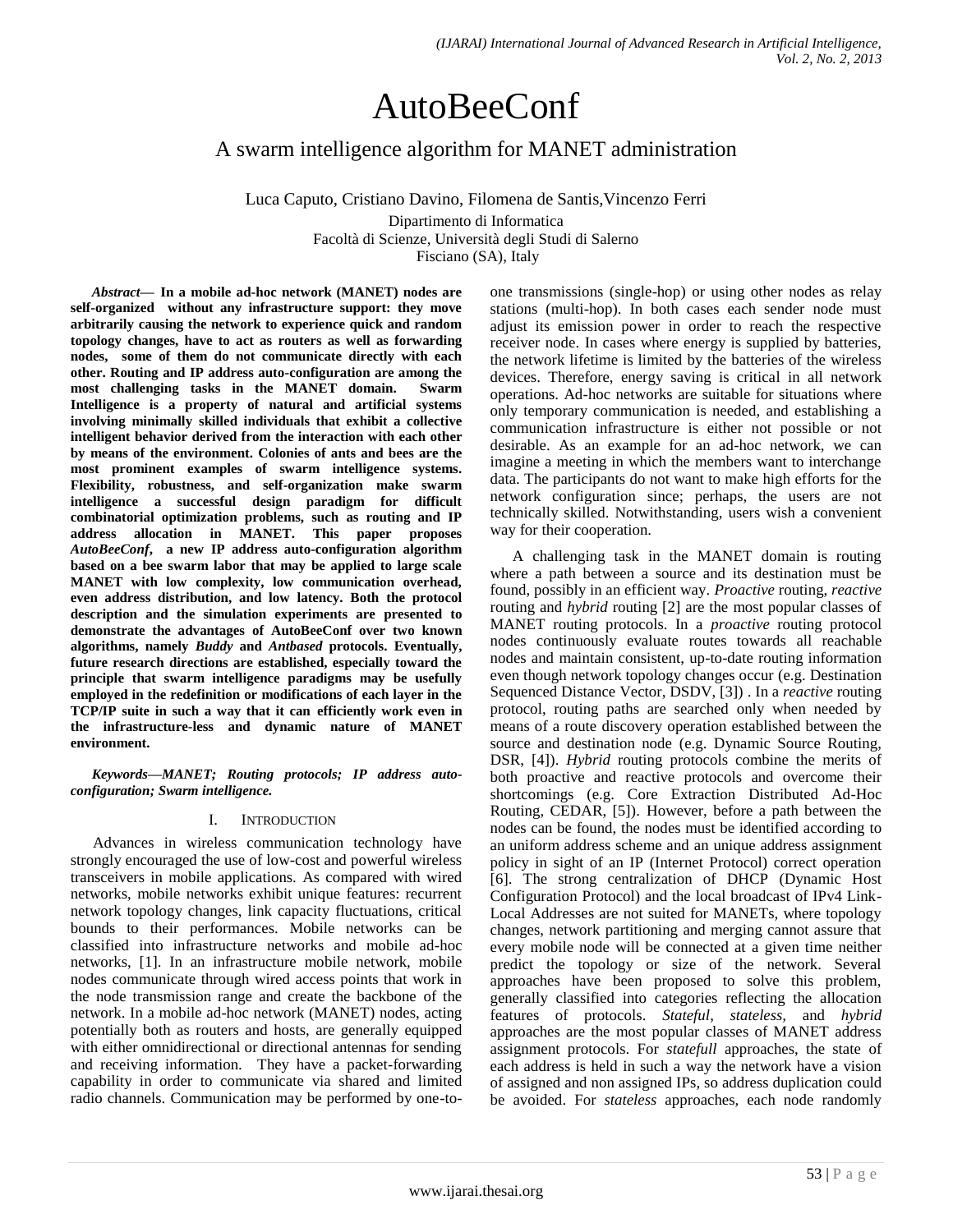chooses its own address and performs a duplicate address detection test to ensure that the chosen address is not already used. *Hybrid* approaches combine mechanisms from both stateful and stateless approaches, in order to improve reliability and scalability. The price is a more complex protocol.

Swarm Intelligence (SI) is an novel distributed paradigm for the solution of hard problems taking insight from biological examples such as colonies of ants, bees, and termites, schools of fish, flocks of birds, [7]. The most interesting property of SI is the involvement of multiple individuals that interact with each other and the environment, exhibit a collective intelligent behavior, and are able to solve complex problems. Many applications, mainly in the contexts of computer networks, distributed computing and robotics are nowadays being designed using SI, [8], [9]. The basic idea behind this paradigm is that many tasks can be more efficiently completed by using multiple simple autonomous agents instead of a single sophisticated one. Regardless of the improvement in performance, such systems are usually much more adaptive, scalable and robust than those based on a single, highly capable, agent. An artificial swarm can generally be defined as a decentralized group of autonomous agents having limited capabilities. Due to the adaptive and dynamic nature of MANETs, the swarm intelligence approach is considered a successful design paradigm to solve the routing and the IP address auto-configuration problems.

The rest of this paper is organized as follows. Section 2 briefly reviews references on the swarm paradigm, specifically based on ant and bee behaviors, with a glance at their use for the solution of the MANET routing problem. Section 3 first defines the IP address auto-configuration problem for ad-hoc networks, then describes two well kwon protocols, such as the *Buddy* protocol and the *AntConf* protocol, developed with a stateful approach based on the *binary split* idea of [10], and with a swarm intelligence based model targeted at network administration [11], respectively. Section 4 contains the description of the *AutoBeeConf* protocol, our proposal for the IP address auto-configuration for MANET that integrates the advantages deriving from the classical approaches with the benefits arising from the most typical activities of a bee swarm. Section 5 presents the simulations carried on to test and compare the performances of the three before mentioned protocols. Eventually, section 6, after reviewing the main features of AutoBeeConf, sketches potential future extensions to the work.

# II. THE SWARM PARADIGM

Many ant species *(Argentine ant, Linepithema humile)* are able to discover the shortest path to a food source and to share that information with other ants through *stigmergy* [12]. In ant colonies, indeed, an odor substance, the pheromone, is used as an indirect communication medium. When a source of food is found, the ants lay some pheromone to mark the path. The quantity of the laid pheromone depends upon the distance, quantity and quality of the food source. While an isolated ant that moves at random detects a laid pheromone, it is very likely that it will decide to follow its path. This ant will itself lays a certain amount of pheromone, and hence enforces the

pheromone trail of that specific path. Accordingly, the path that has been used by more ants will be more attractive to follow. The local intensity of the pheromone field, which is the overall result of the repeated and concurrent *path sampling*  experiences of the ants, encodes a spatially distributed *measure of goodness* associated with each possible move. This form of distributed control, based on indirect communication among agents which locally modifies the environment and reacts to these modifications, is called *stigmergy.* These basic ingredients have been reverse-engineered in the framework of Ant Colony Optimization (ACO), which exploits the ant behavior to define a nature-inspired meta-heuristic for combinatorial optimization. ACO has been applied with success to a variety of combinatorial problems, such as traveling salesman, routing, scheduling, and has been shown to be an effective tool in finding good solutions.

Bee colonies (*Apis mellifera),* show structural characteristics similar to those of ant colonies, such as the presence of a population of minimalist social individuals, and must face analogous problems such as distributed foraging, nest building and maintenance. A honey bee colony consists of morphologically uniform individuals with different temporary specializations. The benefit of such an organization is an increased flexibility to adapt to the changing environments. Thousands of worker bees perform all the maintenance and management jobs in the hive. There are two types of worker bees, namely *scouts* and *foragers*. The scouts start from the hive in search of a food source randomly keeping on this exploration process until they are tired. When they return back to the hive, they convey to the foragers information about the odor of the food, its direction, and distance with respect to the hive by performing dances. A *round dance* indicates that the food source is nearby whereas waggle dances indicate that the food source is far away. Waggling is a form of dance in eight-shaped circular direction. It is repeated again and again; its intensity and direction gives information about the food source quality and location, respectively. The better is the quality of food; the greater is the number of foragers recruited for harvesting. In analogy with ACO, the Bee Colony Optimization (BCO) meta-heuristic has been defined and satisfactorily tested on many combinatorial problems [13].

While referring to the specialized literature for an exhaustive coverage of swarm-inspired algorithms, in the sequel we will limit our attention to a short description of a few routing algorithms, namely modeled on both ant and bee behaviors, which can help in appreciating equivalent solutions in the IP address auto-configuration domain.

# *A. AntNet and AdHocNet*

The first ACO routing algorithm, *AntNet* [14], [15] was designed for wired packet-switched networks. It is a proactive algorithm where each node periodically sends a *forward ant* to a random destination. The forward ant records its path as well as the time needed to arrive at each intermediate node. The timing information recorded by the forward ant, which is forwarded with the same priority as data traffic, is returned from the destination to the source by means of a high priority *backward ant*. Each intermediate node updates its routing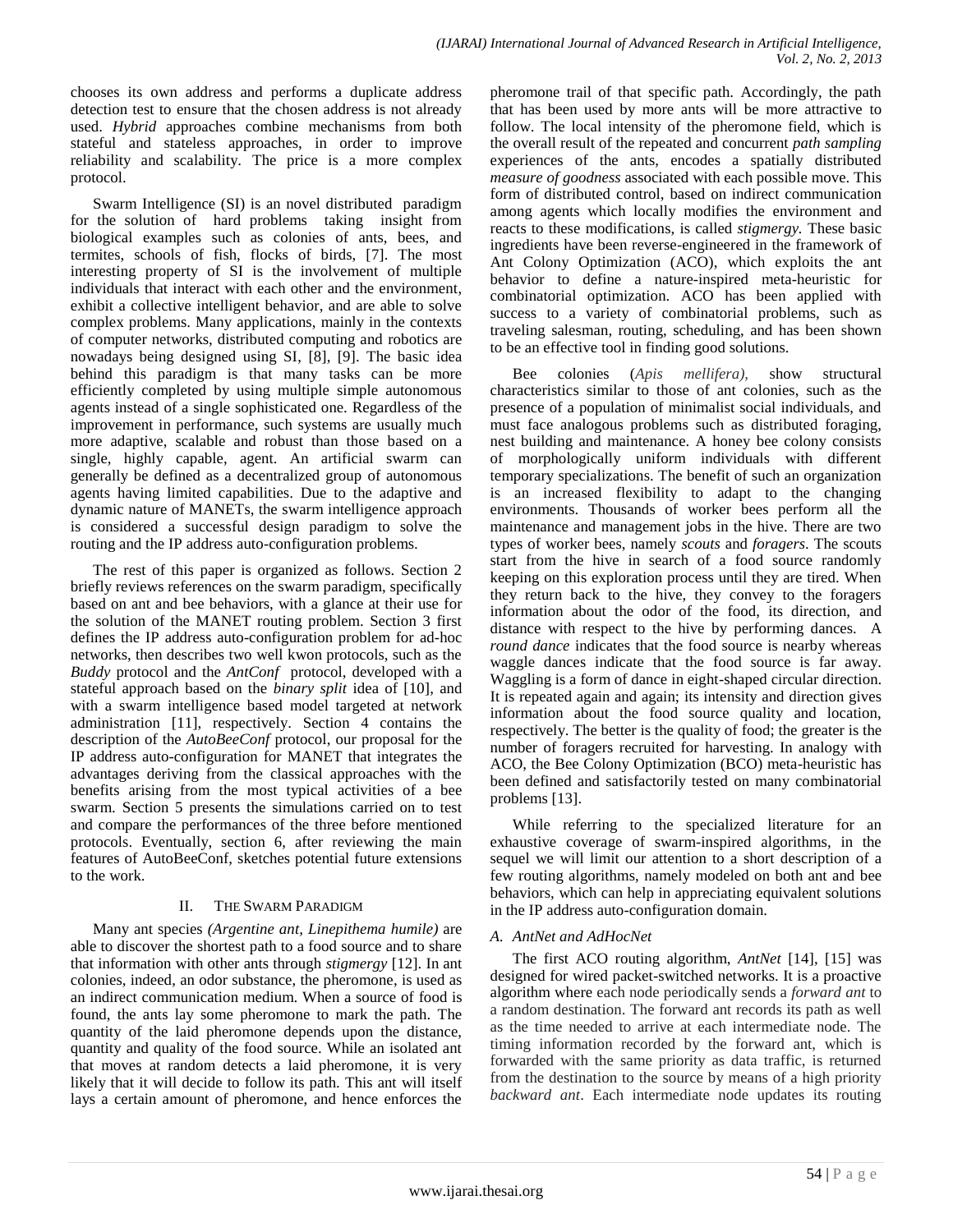tables with the information from the backward ant. Routing tables contain per destination next hop biases so that faster routes are used with greater likelihood. The algorithm exhibits a number of interesting properties which are also desirable for MANET: it can work in a fully distributed way, is highly adaptive to network and traffic changes, uses mobile agents for active path sampling, is robust to agent failures, provides multipath routing, and automatically takes care of data load spreading. However, the fact that it crucially relies on repeated path sampling can cause significant overhead.

*AntHocNet* is a hybrid multipath algorithm *for* routing in mobile ad-hoc networks consisting of reactive and proactive components, [16], [17]. It does not maintain routes to all possible destinations at all times (like *AntNet*), but only sets up paths when they are needed at the start of a data session. This is done in a *reactive route setup* phase, where the *reactive forward ants* are launched by the source in order to find multiple paths to the destination, and the *backward ants*  return to the source to set up the paths. According to the common practice in ACO algorithms, the paths are set up in the form of pheromone tables indicating their respective quality. After the route setup, data packets are routed stochastically over the different paths following these pheromone tables. While the data session is going on, new ants, the *proactive forward ants, monitor*, maintain and improve paths. This allows to adapt to changes in the network, and to construct a mesh of alternative paths between source and destination. The proactive behavior is supported by a lightweight information bootstrapping process. Link failures, detected by unicast transmissions or expected hello messages crashes, and are coped with either a local route repair or by warning preceding nodes on the paths.

*Antnet* and *AntHocNet* have been evaluated on the basis of a relatively large number of simulation experiments using a custom network simulator. The algorithms have been tested on a variety of different scenarios based on different topologies with a variable number of nodes, and considering UDP traffic patterns with different geographical and generation characteristics. The reported experiments show that they robustly outperform several different dynamic state-of-the-art algorithms in terms of throughput and delay.

# *B. BeeHive and BeeAdHoc*

*BeeHive* is a proactive algorithm that models bee agents in packet switching networks for routing purposes, [18], [19]. Since in nature the majority of forager's exploits food sources nearby the hive whereas a minority visits food sites far away from it, the algorithm provides for two types of agents: short distance bees and long distance bees which collect and disseminate routing information in the neighborhood of their source and in the entire network, respectively. They differ in their life time that is the number of hops they can travel across. Nodes periodically send a bee agent, by broadcasting replicas of it to each neighbor. When a replica of a particular bee agent arrives at a site, it updates routing information before being flooded again. This process continues until the life time of the agent expires, or if a same replica had been received already at a site. Short and long distance bees allow to partition the network in *foraging zones* and *foraging* 

*regions* so that each node maintains current routing information to reach all nodes in its zone and only the address of a *region representative node* to reach nodes located outside its zone. The next hop for a data packet is selected in a probabilistic manner according to a quality measures assigned to the current node. As a result, not all packets follow "best" paths. This will help in maximizing the system performance though a data packet may not follow a best path, a concept directly borrowed from a principle of bee behavior: a bee could only maximize her colony profit if she refrains from broadly monitoring the dance floor to identify the single most desirable food.

*BeeAdHoc* is a reactive source routing algorithm based on the use of four different bee-inspired types of agents: *packers, scouts, foragers, and bee swarms*. [20], [21]. *Packers* mimic the task of a food-storekeeper bee, reside inside a network node, receive and store data packets from the upper transport layer. Their main task is to find a forager for the data packet at hand. Once the forager is found and the packet is handed over, the packer will be killed. *Scouts* discover new routes from their launching node to their destination node. A scout is broadcasted to all neighbors in range using an expanding time to live (TTL). At the start of the route search, a scout is generated; if after a certain amount of time the scout is not back with a route, a new scout is generated with a higher TTL in order to incrementally enlarge the search radius and increase the probability of reaching the searched destination. When a scout reaches the destination, it starts a backward journey on the same route that it has followed while moving forward toward the destination. Once the scout is back to its source node, it recruits foragers for its route by *dancing*. A dance is abstracted into the number of clones that could be made of the same scout. *Foragers* are bound to the bee hive of a node. They receive data packets from packers and deliver them to their destination in a source-routed modality. To attract data packets foragers use the same metaphor of a waggle dance as scouts do. Foragers are of two types: delay and lifetime. From the nodes they visit, delay foragers gather end-to-end delay information, while lifetime foragers gather information about the remaining battery power. Delay foragers try to route packets along a minimum-delay path, while lifetime foragers try to route packets in such a way that the lifetime of the network is maximized. A forager is transmitted from node to node using a unicast, point-to-point modality. Once a forager reaches the searched destination and delivers the data packets, it waits there until it can be piggybacked on a packet bounded for its original source node. In particular, since TCP (Transport Control Protocol) acknowledges received packets, BeeAdHoc piggybacks the returning foragers in the TCP acknowledgments. This reduces the overhead generated by control packets, saving at the same time energy. *Bee swarms* are the agents that are used to explicitly transport foragers back to their source node when the applications are using an unreliable transport protocol like UDP (User Datagram Protocol). The algorithm reacts to link failures by using special hello packets and informing other nodes through Route Error Messages (REM). In BeeAdHoc, each MANET node contains at the network layer a software module called *hive*, which consists of three parts: the *packing floor*, the *entrance floor*, and the *dance floor*. The entrance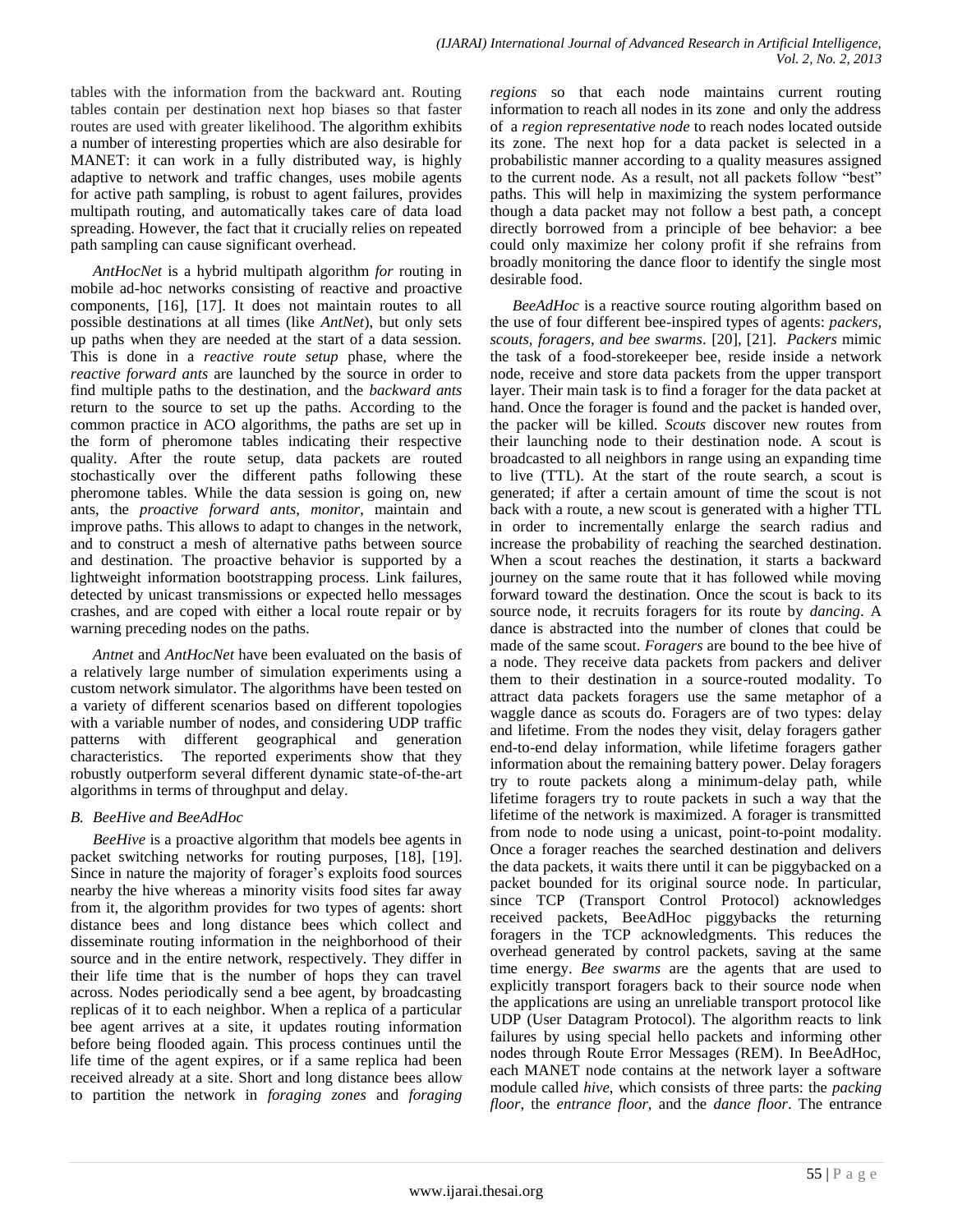floor is an interface to the lower MAC layer; the packing floor is an interface to the upper transport layer; the dance floor contains the foragers and the routing information.

*Beehive* and *BeeAdHoc* have been implemented and evaluated both in simulation and in real networks. Results demonstrate a very substantial improvement with respect to congestion handling, for example due to hello messages overhead and flooding, and proved both the algorithm far superior to common routing protocols, both single and multipath.

#### III. IP ADDRESS AUTO-CONFIGURATION

The most important constraint of ad-hoc addressing schemes is to guarantee the uniqueness of node addresses so that no uncertainty appears in communication. This is not a trivial task because of the dynamic topology of ad-hoc networks. A MANET, indeed, can be split into several parts, and several MANETs can merge into one, and an indefinite number of nodes coexisting in a single network may participate concurrently in the configuration process. Moreover, the wireless nature, such as limited bandwidth, power, and high error rate make the problem even more challenging. Besides handling a dynamic topology, the protocols must take into account scalability, robustness, and effectiveness. Finally, in IPv6, a protocol is expected not only to deal with the local addressing, but also the global addressing. Since 1998, several address auto-configuration protocols for IPv4 and IPv6 have been proposed, each of them attempting to achieve a level of optimization for a particular aspect [6], [22].

In the sequel we will describe two well known IP autoconfiguration protocols, namely *Buddy* and *AntConf*, that we implemented with the aim to compare their performances with those of the proposed algorithm *AutoBeeConf*.

#### *A. The Buddy Protocol*

*Buddy* is a stateful protocol where every node stores a disjoint set of IP addresses which it can assign to a new node without consulting any other node in the network. At the beginning, only one node in the network **has** the entire pool of IP addresses; this node detects no neighbors, thus it autoassigns itself with the first IP of the pool, entitles the network with an ID (Identifier), and becomes the *network initiator*. A new node, that wants to join the network, periodically sends broadcast messages reclaiming an IP address. The initiator assigns an address to it, divides the pool of IP addresses into two sets, gives one half to the requesting node, and keeps the other half with itself; the protocol agreement makes the requesting node to auto-assign itself with the first address in the received set. This process continues and eventually all the nodes in the network have a set of addresses to assign to other nodes. As a consequence, a requesting node can also receive one or more responses; in such a case, it will choose the first node that replies. If a node receives a request and has no available addresses, it should request its neighbors. Three different scenarios are possible: it searches its IP address table for possible one hop neighbor candidates and increment by one the radius of search if it finds no address availability; it sends a broadcast message to its one hop neighbors and a 2

hop broadcast if it receives no reply; it searches its IP address table for the node with the biggest block and contacts it directly. The synchronization of the address tables makes each node to periodically broadcast its address table. The detection of address leaks is accomplished by buddy nodes: if one node detects that another is missing, it merges its IP pool with its own IP pool. When networks merge, conflicting nodes have to give up their address space and acquire a new set of addresses. The protocol guarantees address uniqueness, does not generate unnecessary address changes, and is distributed, but it is complex to implement, produces a scarce balanced address assignment, and requires a consistent flooding that strongly increases the network overhead, [10].

# *B. The AntConf Protocol*

*AntConf* is a stateful protocol based on the Ant Colony meta-heuristic, where every node creates and propagates through the network at least one *originator ant*. The node may destroy, reproduce or duplicate the originator ant that, on its own, has the exclusive right to initiate any change involving its parent IP address when a conflict is detected. The ants, usually identified by means of the Medium Access Control (MAC) of their originator nodes, spread their own node information, collect other node information, and induce feedback within the network using the environment as interchange means. The environment is usually realized as a small segment of memory that nodes and ants hold and employ during their mutual updating interactions. Basically, the memory segments contain the MAC address, the IP address and a timestamp for each of the currently known nodes. Timestamp reflects the time elapsed since the node initialization; in order to deal with a totally distributed control, nodes do not need synchronization. When the process begins, each memory segment would have only one entry pointing to itself; as the algorithm progresses information about other nodes will be brought in, and the environment will be dynamically built. At the boot time, a set of IP addresses is available for auto-configuration; each node randomly picks up a unique address, and creates its originator ant that starts its journey through the network. At each step the next hop is chosen with respect to the optimization criterion suggesting to reach the least recently updated node. The exchange of information between a node and an ant is based on the timestamps the ants carry on a per entry basis. On a network with *n* nodes, the ants carry *n* IP addresses, one for each node, usually the most recent ones according to its knowledge. When information exchange between the node and the arriving ants takes places, either of them updates itself based on the timestamps. Whenever an ant during the process of its journey detects a conflict for the node it has originated from, it takes responsibility to inform and have it changed. A conflict is detected when two or more nodes have chosen the same IP address. Conflict resolution mechanism is based on mechanisms followed in Zero-Configuration networks. The node that has the least MAC address takes the responsibility to have its node change its IP address to a different one. This is not a one step process but the result of various interactions among the swarms. The conflict resolution mechanism will continue until a state wherein all the nodes have unique IP address is reached. Due to the completely distributed control and feedback flow, the swarm based system guarantees that,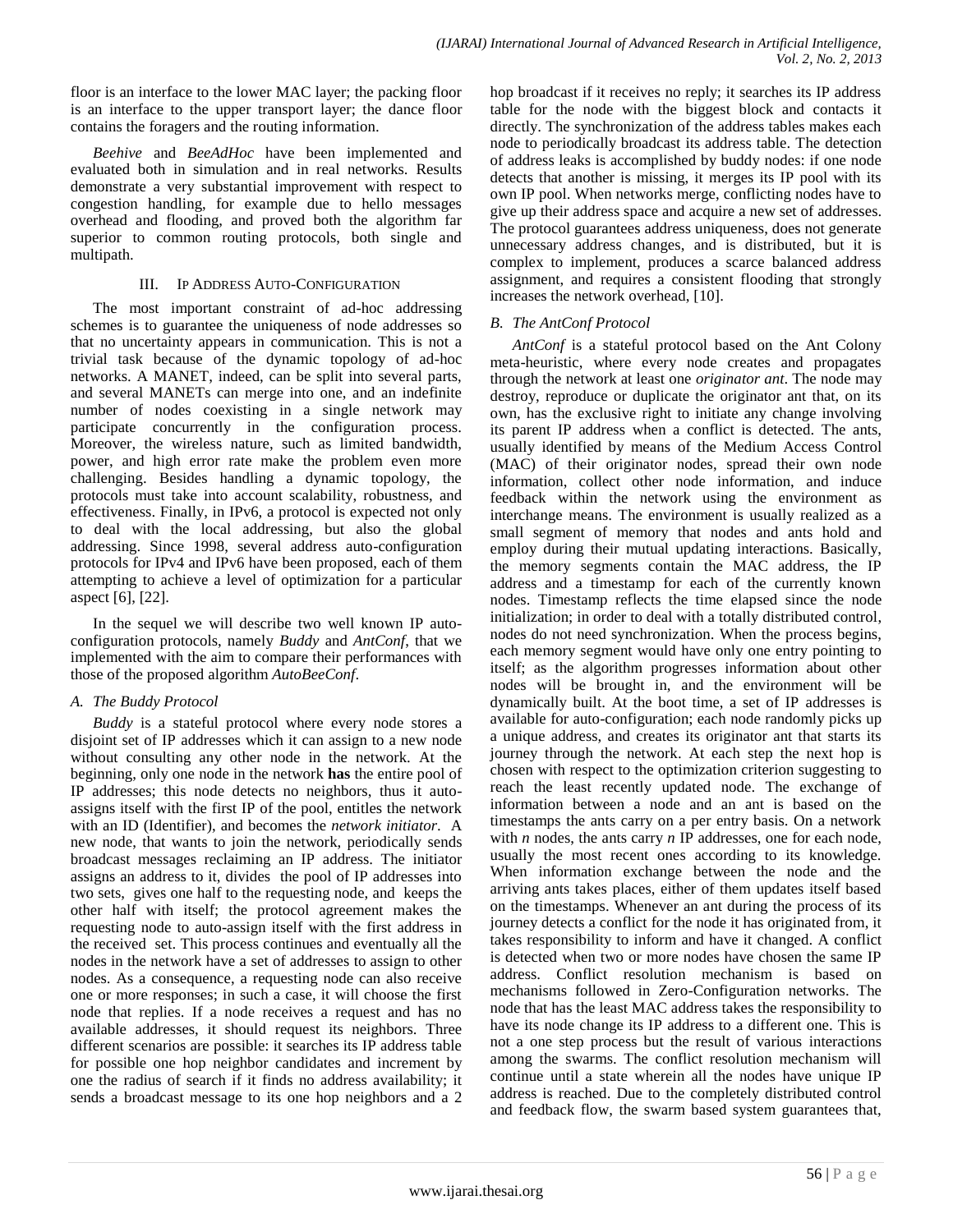even in case of node or link failure, only a partial component of information is lost so that the system can quickly recover from it. An important feature of the swarm based model is concerned with partitions which do not need to be considered as special cases. On the contrary, when partitions merge, there is a sudden increase in the number of IP address conflicts and the system has to make a large effort to respond to the new environmental change, [11], [23].

### IV. AUTOBEECONF

*Auto-BeeConf* is the new auto-configuration algorithm for efficient ad-hoc network administration presented in this paper. The algorithm is inspired by the foraging principles of honey bees and it is supposed to share the services of the IP layer; more precisely, *Auto-BeeConf* is supposed to relay on the services of the *BeeAdHoc* routing protocol placed in the TCP/IP suite of any network node. The main features of *Auto-BeeConf* are two: first, the acquirement of the controlled multicast, and second, the intelligent division of the labor force which is done proportionally to the available food resources. The controlled multicast allows to limit the information to propagate only through a node subset in such a way that the network is poorly flooded inducing a noticeable overhead and energy saving. The labor division allows nodes to manage a number of addresses proportionally to their battery charges in such a way that the address losses are reduced when nodes leave the network because of a battery discharge. *Auto-BeeConf* is a hybrid algorithm that works through two phases. In the first one, a node that wants to join a MANET tries to get an IP address by means of state-full policy that allows it to look for an address among its neighbor nodes; in case of an iterated number of failures with respect to its request, it assumes that none of its neighbors has free addresses and starts trying with a stateless policy. In such a way the incoming node has the chance to look for conflicts as well as for a valid available address. The two phases strongly balance themselves inducing a promising improvement in performances as compared to existing state-of-the-art autoconfiguration algorithms due to the reduced use of control packets.

# *A. Protocol Operation*

A node that wants to join a MANET senses its neighbors by means of *Hello Messages* and sends an *IP Assignment Request Bee Agent* to the best of them soon after the initializations of two variables, *my\_back-off* and *my\_patience*. A node is better than another when its battery charge is larger; the incoming node gets such information from the *Hello Messages*.

**Phase 1**: The neighbor nodes receiving the request look for a free IP address in their tables. If they do not have free addresses, they only discard the request; otherwise, they divide their tables proportionally to the requiring device lifetime and type , send a part to it by using the just received bee agent, and start waiting for an acknowledgment (ACK). In the case where the ACK does not return within a certain amount of time, neighbor nodes restore their original IP address table. The requiring node might receive various address blocks depending on the number of neighbors which captured its bee; it will only retain the first one acknowledging the owner in such a way that the other blocks it received may be released. However, the requiring node might also not receive any response from its neighbors. Thus it is necessary to enlarge the search radius. The *IP Assignment Request Bee Agent* must be now flooded to all neighbors in range using a number of iteration (*my\_patience*) and a back-off time (*my\_back-off*). Phase 1 will be iterated until the maximum value of *my\_patience* will be reached. If the requiring node has not still be configured, it must enter the Phase 2 of the algorithm.

**Phase 2**: The node generates an IP address that is coherent with the address class, the network mask and the *my\_patience* value using a MAC address based function. In order to verify the uniqueness of such an address, the node auto-assigns it to itself, resets the my*\_patience* value, and generates a *BeeARP* according to the specification of the Address Resolution Protocol (ARP) in the TCP/IP suite, and the setting of a TTL. The bee-agent is sent to its best neighbors, and, each time it reaches a node, it verifies whether or not it is the destination node. In the former case, it asks the destination for a free IP address that, if available, quickly is brought back to the requiring node. In case a free IP address is not available, the bee-agent starts its journey back toward the source trying to get a free IP address from each intermediate node. In the latter case, when the bee-agent has reached a node that is not the destination, it is tried to be forwarded to the destination by means of the *BeeAdHoc* algorithm until its TTL expires. Thus, from the requiring node point of view, a *BeeARP* might come back or not. If it does, the next step is to verify whether or not it has certified the absence of an address conflict since in one case the node can begin its network activities whereas in the other it is still in lack of an address. The requiring node might also consider itself configured when the *BeeARP* TTL expires before returning home. Phase 2 is allowed to be iterated a *my\_patience* maximum value number of times.

In case of failure, a *max\_try* value bounds possible iteration of both phase1 and phase 2; after that the access to the MANET is forbidden to the requiring node since it is reasonable to think that IP addresses are all over, or the node is in a hotspot or dead-zone.

Network partitions do not affect the protocol operation. Network merging might create conflicts. In this case, as soon as the merging is detected by some node via the ID network, a bee swarm might be quickly broadcasted through the network with the task to resolve conflicts according to phase 2.

# V. SIMULATION FRAMEWORK

The performance of *AutoBeeConf* has been evaluated as compared to *AntConf*, and *BuddyConf* using a MASON (Multi-Agent Simulator Of Neighborhoods. ….or Networks...or something), [24], [25], based simulator. Even though MASON "*is a fast discrete-event multiagent simulation library core in Java, designed to be the foundation for large custom-purpose Java simulations, and also to provide more than enough functionality for many lightweight simulation needs",* it does not allow to vary among different routing protocols. Nevertheless, MASON is Java based so that this has made it possible to design a suitable environment for the necessary scenarios.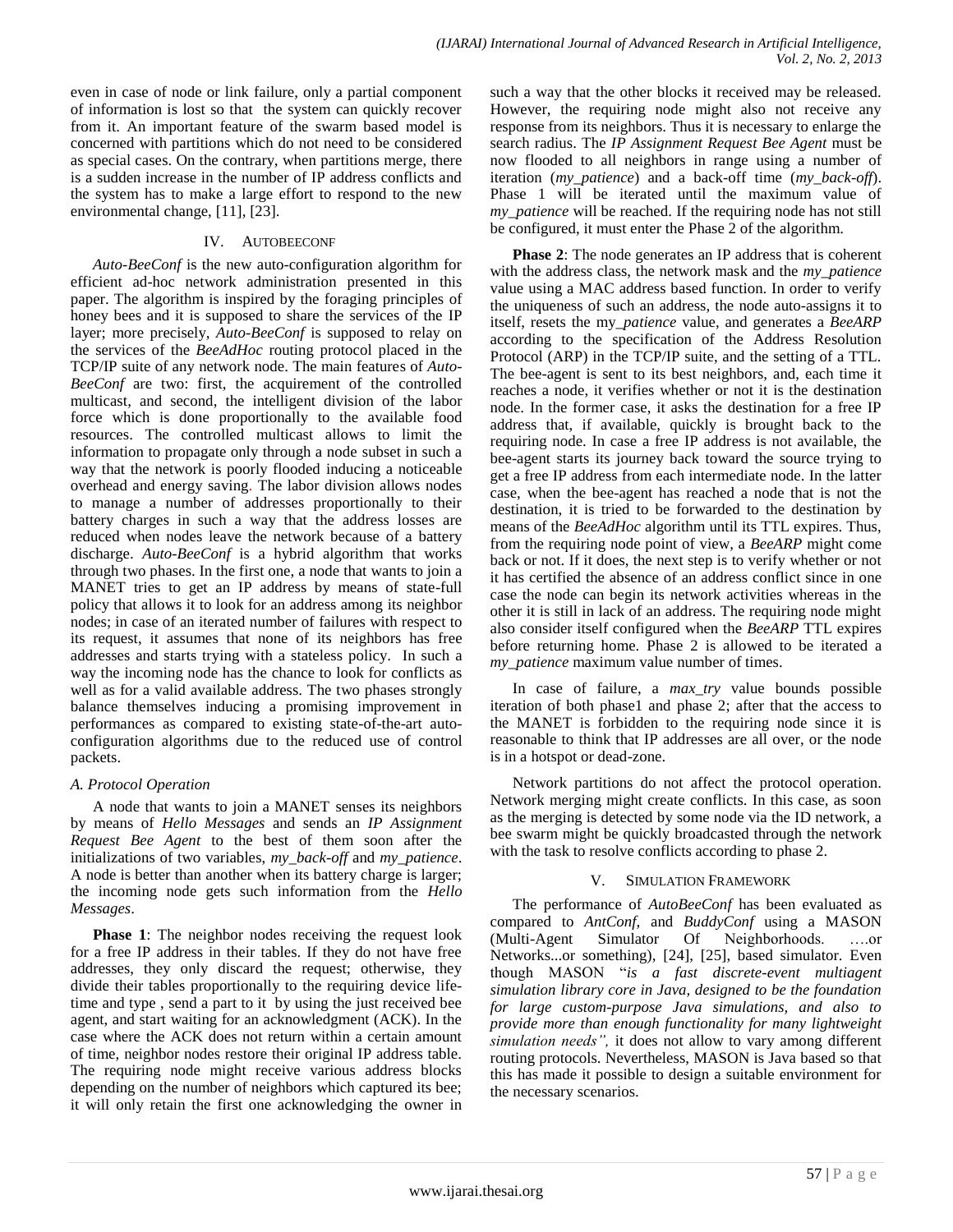Simulations were carried out for the set of parameters reported in TABLE I. Node and link failures were considered during burst intervals. Every node was given a set of neighbor nodes to which it can directly communicate in a duplex manner.

| <b>TABLE I. SIMULATION PARAMETERS</b> |
|---------------------------------------|
|                                       |

| <b>Parameters</b>        | <b>Values</b>                 |
|--------------------------|-------------------------------|
| Simulation Area          | 35 m x 35 m to 200 m x 200 m  |
| Mobile Node Number       | 50 to 1600                    |
| <b>Mobility Pattern</b>  | Random Walk 2d Mobility Model |
| Node Range or Coverage   | 30 <sub>m</sub>               |
| <b>Simulation Number</b> | 288                           |

Comparisons have been made both in discharging and not discharging modalities with a binary exponential increment of the node number step by step as shown in TABLES II and III, where each result is the average of 8 simulations grouped by number of nodes.

As TABLES II and III show, *AutoBeeConf* performances appear promising with respect to *AntConf* and *BuddyConf* , both for the number of connected nodes and the requested time to converge as the network size increases. The ant-based algorithm holds good with respect to the execution time suffering yet for the number of configured nodes. *BuddyConf* behaves well with respect to configured nodes suffering yet for the execution time as compared with both the swarm-like algorithms. *AutoBeeConf* takes advantages from the cooperation of the two phases it uses: when the number of devices that want to join the network increases, and thus the probability of the address space depletion increases, the second phase of the algorithm allows to quickly recovering all the lost addresses. TABLES IV and V simply synthesize results of TABLES II and III.

#### VI. CONCLUSIONS AND FUTURE WORKS

A new auto-configuration algorithm for wireless ad-hoc networks, *AutoBeeConf*, has been presented. Its simulation showed that ideas inspired from natural systems provide a sufficient motivation for designing and developing algorithms for scheduling and routing problems as well as for autoconfiguration. According to the literature a reverse engineering approach has been followed that has allowed mapping concepts from a bee colony to an auto-configuration problem. The algorithm has been evaluated in a simulation environment; however, the simulation model was developed in such a way that the constraints of a real network would be taken into account. Extensive testing and evaluation under varying environmental parameters that represent a real network conditions have been done. The results from all experiments reveal that the performance of AutoBeeConf is of the order of the best auto-configuration algorithms, even though it is achieved at a much less energy expenditure.

Future works could consider extension of the protocol to deal with:

- network merging,
- global connectivity with Internet,
- security issue,
- TCP congestion,
- exploration of the honey bee colony behavior for its reengineering in other problem framework,
- Exploration of the different swarm intelligence forms.

A last consideration about the amount of things that nature has still to teach to everybody is due. It has very recently been discovered by two Stanford researchers that Pogonomyrmex *barbatus* colonies, a species of harvester ants, determine how many foragers to send out of the nest in much the same way that TCP discovers how much bandwidth is available for the transfer of data in Internet in order to avoid or recover from network congestion. The researchers are calling them the *anternet*. According to Prabhakar it is worthwhile to conclude by saying "Ants have discovered an algorithm that we know well, and they've been doing it for millions of years", [26].

#### **REFERENCES**

- [1] C. Siva Ram Murthy and B. S. Manoj, "Ad-hoc wireless networks: architectures and protocols", Prentice Hall, 2004
- [2] E. Royer and C.K. Toh, "A review of current routing protocols for adhoc mobile wireless networks", IEEE Personal Communications, vol. **6,**  1999, pp. 46-55.
- [3] C. Perkins and P. Bhagwat, "Highly dynamic destination-sequenced distance vector routing (DSDV) for mobile computers", Proceedings of SIGCOMM, 1994, pp. 234–244.
- [4] D. B. Johnson and D. A. Maltz, "Dynamic source routing in ad-hoc wireless networks", Mobile Computing, 1996, pp. 153–181.
- [5] P. Sinha, R.Sivakumar and V. Bharghavan, "CEDAR: a core extraction distributed ad-hoc routing protocol", Proceedings IEEE INFOCOM, 1999, pp. 202-209.
- [6] C. Perkins, J. T. Malinen, R. Wakikawa, E. M. Belding-Royer and Sun Y, "IP address auto-configuration for ad-hoc networks", IETF Draft, 2001.
- [7] E. Bonabeau, M. Dorigo and G. Theraulaz, "Swarm intelligence. From natural to artificial systems, 1999, Oxford University Press, 0-19- 513159-2.
- *[8]* D. Chrysostomou and A. Gasteratos, "Optimum multi-camera arrangement using a bee colony algorithm", Proceedings of IEEE Int. Conf. on Imaging Systems and Techniques, 2012, pp. 387 – 392.
- *[9]* D. Chrysostomou, A. Gasteratos, L. Nalpantidis and G. Ch. Sirakoulis, "Multi-view 3D scene reconstruction using ant colony optimization techniques", Measurement Science and Technology*,* 2012, vol. 23, 11.
- [10] M. Mohsin and R: Prakash, "IP address assignment in a mobile ad-hoc network, Proceedings IEEE MILCOM, 2002.
- [11] S. Ring, V. Kumar and M. E. Cole, "Ant colony optimization based model for network zero-configuration", Proceedings SPCOM, 2004, 423-427.
- [12] M. Dorigo and T. Stützle, "Ant colony optimization", MIT Press, 2004, 0-262-04219-3.
- [13] M. Farooq, "Intelligent network traffic engineering through bee-inspired natural protocol engineering", Natural Computing Series, Springer, 2006.
- [14] M. Dorigo, V. Maniezzo and A. Colorni, " Ant system: optimization by a colony of cooperating agents", IEEE Transactions on Systems, Man, and Cybernetics-Part B, 1996, 26 (1), pp. 29-41.
- [15] G.A Di Caro, "Ant Colony Optimization and its application to adaptive routing in telecommunication networks", PhD thesis, Facultè des Sciences Appliquèes, Universitè Libre de Bruxelles, 2004.
- [16] G.A Di Caro, F. Ducatelle and L.M. Gambardella, "Anthocnet: an antbased hybrid routing algorithm for mobile ad-hoc networks. Proceedings PPSNVIII, 2004 ,LNCS , (3242), pp. 461–470.
- [17] G.A Di Caro, F. Ducatelle and L.M. Gambardella, "Anthocnet: an adaptive nature-inspired algorithm for routing in mobile ad-hoc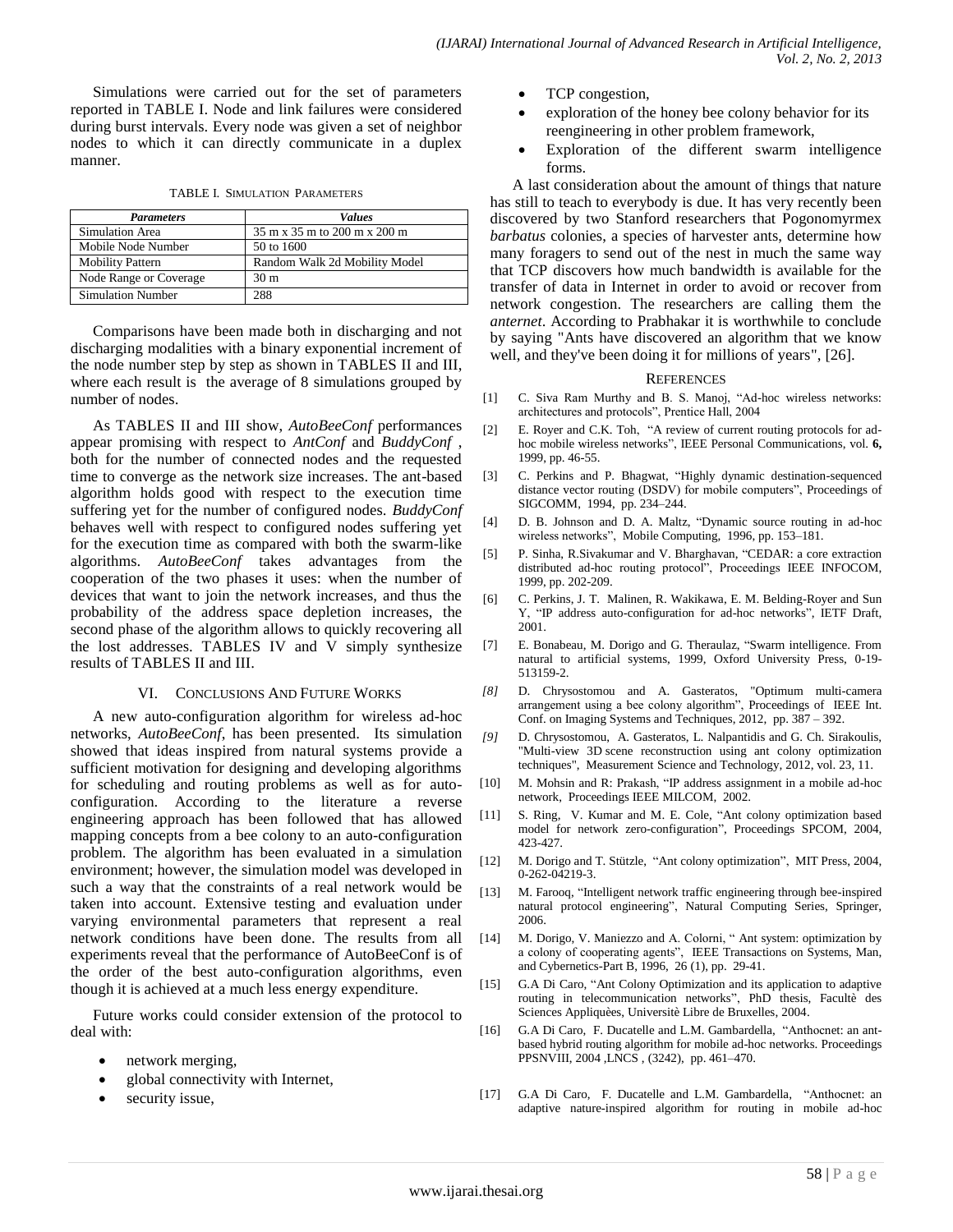networks", European Transactions on Telecommunications, 2005, 16 (5), pp. 443–455.

- [18] H.F. Wedde and M*.* Farooq, "Beehive: new ideas for developing routing algorithms inspired honey bee behavior", Handbook of Bioinspired Algorithms and Applications, 2005, 21, pp. 321–339.
- [19] H.F. Wedde and M*.* Farooq, "The wisdome of the hive applied to mobile ad-hoc networks", Proceedings of IEEE Swarm Intelligence Symposium, 2005, pp.341–348.
- [20] H.F. Wedde and M*.* Farooq, "A performance evaluation framework for nature insired routing algorithms", Applications of Evolutionary Computing, 2005, LNCS (3449), pp.136–146.
- [21] H.F. Wedde and M*.* Farooq, "Beeadhoc: an energy-aware scheduling and routing framework, Technical report-pg439, LSIII, School of Computer Science, University of Dortmund., 2004.
- [22] J. Jeong, J. Park, H. Kim, H. Jeong and D. Kim, "Ad-hoc IP address auto-configuration", IETF draft, 2005.
- [23] V. Kumar and E. Cole, "An ant colony optimization model for wireless ad-hoc auto-configuration", Proceedings of IEEE Int. Conf. on Systems, Man and Cybernetics, 2005, vol. I, pp. 103-108.
- [24] http://cs.gmu.edu/~eclab/projects/mason/
- [25] S. Luke, C. Cioffi-Revilla, L. Panait, K. Sullivan and G. Balan, "MASON: A Multiagent Simulation Environment", Simulation 2005, (81), 517-527.
- [26] B. Prabhakar, K. N. Dektar and M. Gordon, "The regulation of ant colony foraging activity without spatial information, PLOS Computational Biology, 2012 , vol. VIII, 8, e1002670

| TABLE II. | NUMBER OF CONNECTED NODES BY AUTOBEECONF. ANTCONF AND BUDDYCONF |  |
|-----------|-----------------------------------------------------------------|--|
|           |                                                                 |  |

| <b>AutoBeeConf</b> |                       | <b>AntConf</b>                            |              |                | <b>BuddyConf</b>   |              |                |                    |
|--------------------|-----------------------|-------------------------------------------|--------------|----------------|--------------------|--------------|----------------|--------------------|
|                    | Connected nodes       | Connected nodes<br><b>Connected nodes</b> |              |                |                    |              |                |                    |
| <b>Nodes</b>       | <b>No Discharging</b> | <b>Discharging</b>                        | <b>Nodes</b> | No Discharging | <b>Discharging</b> | <b>Nodes</b> | No Discharging | <b>Discharging</b> |
| 50                 | 98,80                 | 99,00                                     | 50           | 100,00         | 94,00              | 50           | 99,80          | 87,50              |
| 100                | 100,00                | 95,90                                     | 100          | 99,40          | 97,60              | 100          | 96,40          | 93,80              |
| 200                | 97,80                 | 93,70                                     | 200          | 92,60          | 87,10              | 200          | 89,50          | 88,30              |
| 400                | 95,90                 | 87,40                                     | 400          | 90,00          | 85,10              | 400          | 94,70          | 86,20              |
| 800                | 93,90                 | 84,90                                     | 800          | 81,80          | 76,00              | 800          | 95,50          | 87,60              |
| 1600<br>------     | 93,80<br>85000000000  | 85,00<br>969 Y.H                          | 1600         | 74,80          | 68,40              | 1600         | 92,60          | 82,10              |
|                    |                       |                                           |              |                |                    |              |                |                    |

TABLE III. CONNECTION TIMES FOR AUTOBEECONF, ANTCONF AND BUDDYCONF

| <b>AutoBeeConf</b> |                       |                    | <b>AntConf</b> |                       |                    | <b>BuddyConf</b> |                |                    |
|--------------------|-----------------------|--------------------|----------------|-----------------------|--------------------|------------------|----------------|--------------------|
| Time               |                       |                    | Time           |                       |                    | Time             |                |                    |
| <b>Nodes</b>       | <b>No Discharging</b> | <b>Discharging</b> | <b>Nodes</b>   | <b>No Discharging</b> | <b>Discharging</b> | <b>Nodes</b>     | No Discharging | <b>Discharging</b> |
| 50                 | 59,40                 | 61,00              | 50             | 57,00                 | 59,40              | 50               | 119,90         | 93,60              |
| 100                | 109,10                | 111,30             | 100            | 109,30                | 108,00             | 100              | 209,10         | 199,60             |
| 200                | 224,00                | 223,90             | 200            | 215,50                | 216,60             | 200              | 399,00         | 450,00             |
| 400                | 461,00                | 429,00             | 400            | 433,60                | 428,40             | 400              | 798,10         | 717,10             |
| 800                | 1142,50               | 931,70             | 800            | 1217,40               | 1061,20            | 800              | 1994,40        | 1935,30            |
| 1600               | 2442,50               | 2159,20            | 1600           | 3652,20               | 3183,40            | 1600             | 5958,10        | 5930,80            |
|                    |                       |                    |                |                       |                    |                  |                |                    |
|                    |                       |                    |                |                       |                    |                  |                |                    |